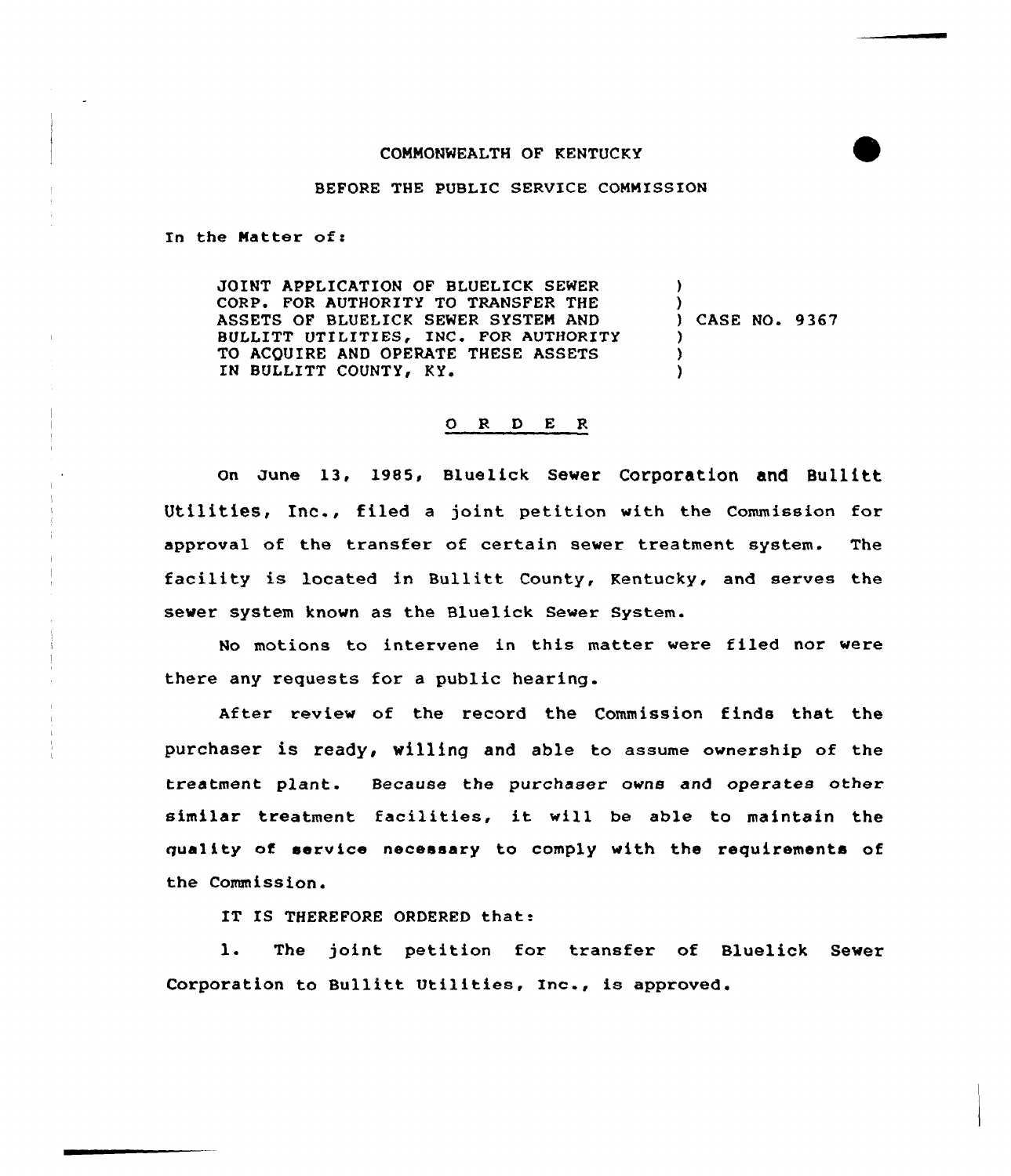2. Bullitt Utilities, Inc., shall maintain its books of account in accordance with the Uniform System of Accounts for Sewer Utilities prescribed by the Commission.

3. It shall record the utility plant acquired at its original cost to the person first devoting it to public service, estimated if not known, in the appropriate utility plant and service accounts.

4. It shall credit the requirements for accumulated provision for depreciation and amortization applicable to the original cost. of the properties acquired to the appropriate account for accumulated provision for depreciation and amortization.

5. It shall transfer the cost of any non-utility property to Account. No. <sup>121</sup> - Non-Utility Property,

6. It shall credit contributions in aid of construction, estimated if not known, to Account No. <sup>271</sup> - Contributions in Aid of Construction.

It shall include in Account No. <sup>108</sup> — Utility Plant 7. Acquisition Adjustment - any difference between the purchase price and the original cost of the utility plant and non-utility property less the amounts credited to accumulated depreciation and amortization reserves and contributions in aid of construction.

8. In its next rate case, Bullitt Utilities will have the burden of proof for demonstrating why interest charges on debt that exceed those charges which would have been necessary to finance the original cost of plant in service excluding any acquisition adjustment less accumulated depreciation and

 $-2-$